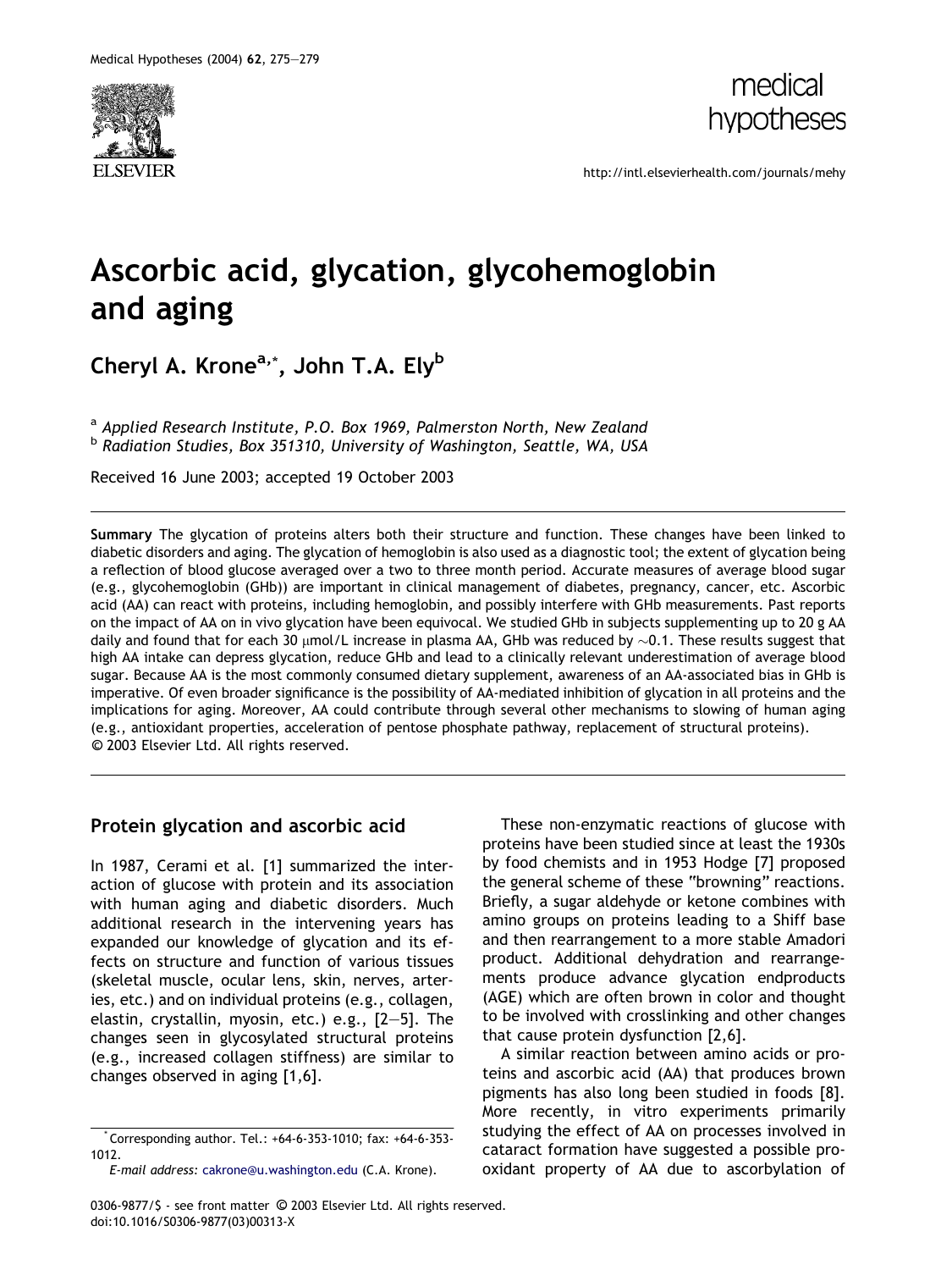proteins. Yellow-brown colored materials and AGE have been identified and quantitated in these in vitro systems and compared to similar compounds occurring in human cataracts [3]. However, the preponderance of evidence currently available suggests that AA in vivo acts as an antioxidant toward lipids, DNA and proteins [9]. In fact, some animal and human studies have measured decreased protein oxidation with AA supplementation [9].

## Glycation of hemoglobin as a model

Studying glycation of the protein hemoglobin can serve as a model for in vivo protein glycation in general. The glycation of hemoglobin is used as the basis for a common diagnostic test. Blood glycohemoglobin (GHb) concentration is an integrated measure of plasma glucose that is intended to represent glucose concentrations in blood averaged over a 2–3 month period. GHb is expressed as a percentage of total hemoglobin. Hyperglycemia is a major risk factor for cardiovascular disease, cancer, reproductive anomalies, complications of diabetes, etc. [10–15]. For example, susceptibility to neoplastic disease is increased [15,16] and response to cancer treatment is impaired by high blood glucose levels [17,18]. Strict glycemic control is important for avoiding many diabetes-associated disorders [14]. Therefore, accurate measures of blood glucose, especially average blood glucose (GHb) are essential.

Antioxidant nutrients, including AA, have longterm utility in attenuating the progression of diabetic complications, and diabetics are encouraged to have a high AA intake [14]. Ascorbic acid has been suggested to compete in vivo with glucose in the glycation of albumin, hemoglobin and other proteins [19–21]. If this were true, long-term supplementation of AA could be beneficial for decreasing the "aging" effects of glycation on proteins as well as explaining in part the benefits of AA in diabetics. Yet, interference of glycation by AA might also alter GHb concentration and produce "false" underestimates of the true average blood glucose.

Contradictory reports on AA's effect on hemoglobin glycation in animals and humans have appeared. Diabetic rats treated with AA in drinking water showed a 24% decrease in GHb, whereas, non-diabetic rats did not demonstrate this response [22]. Conversely, AA-treated non-diabetic mice exhibited a 23% reduction in GHb [23]. To further confuse the matter, Smith et al. [24] reported the completely opposite effect; rats receiving the largest dietary amount of AA had the highest GHb's and lowering the AA intake decreased GHb.

The picture is no clearer in human studies. Two trials designed to examine the influence of AA supplementation on GHb reported opposing results. In these studies, 0.75–1.5 g AA/d were administered for 3 months. One found an 18% reduction in GHb [19], whereas the other reported no effect [25]. In two intervention trials with diabetics, one showed a lowering of GHb with 1 g AA/ day for 4 months [26], whereas 0.5 g AA/day for 2 months showed no difference in mean GHb compared to controls [27]. Additionally, Shoff et al. [20] reported no difference in mean GHb among the highest vs. lowest quintiles of AA intake in a study of over 2000 subjects. However, a linkage between AA intake and GHb has been observed in several large population studies. In non-diabetics consuming total AA (dietary plus supplement)  $\leq 0.20$  g AA/day, GHb was negatively associated with AA intake [20,21]. Moreover, Sargeant et al. [28] reported an inverse relationship between GHb and plasma AA in a study of over 6000 non-diabetics (GHb  $\leq$ 7.0). Thus, the inhibitory effect of AA on hemoglobin glycation, especially in cases of multigram AA supplementation, has not been fully clarified.

## Ascorbic acid supplementation and decreased glycation

More than 11% of adults in the western United States take an individual AA supplement daily and it is the most commonly consumed nutritional supplement after multivitamins [29]. In light of this and the importance of adequate AA intake and blood glucose (BG) control in many aspects of human health including immunity, aging, birth defects, diabetes, etc., the uncertainty regarding the influence of AA on GHb mandated investigation.

Our results from a pilot study of 138 subjects who were supplementing up to 20 g of AA/day provided insight into this question. The subjects were outpatients at a private oncology clinic where over 1000 patients who had achieved sustained remission were seen periodically in routine followup. All patients arriving on the days of research specimen collection were invited to participate and written informed consent was obtained from all consenting subjects. Each provided blood samples and information on diet and vitamin supplement regimens.

The mean, median and range of AA intakes, plasma AA and GHb are shown in Table 1. A significant linear relationship was found between plasma AA concentrations and self-reported AA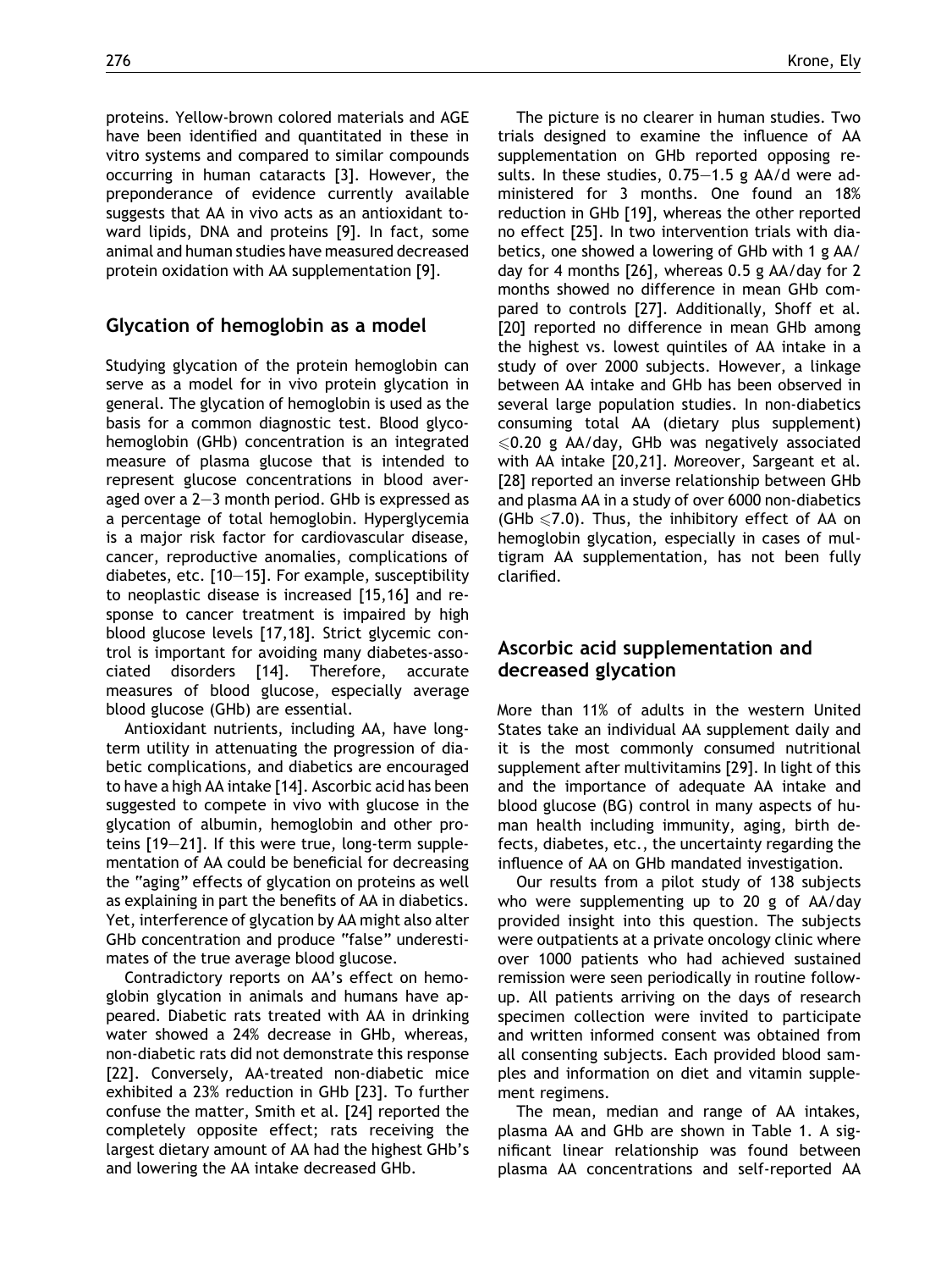|                                  | AA intake (g/day)         | Plasma AA $(\mu mol/L)$             | GHD(%)                           |
|----------------------------------|---------------------------|-------------------------------------|----------------------------------|
| Mean $\pm$ SD<br>Range<br>Median | $5.6 \pm 4.5$<br>$0 - 20$ | $159 + 95.7$<br>$11.4 - 517$<br>131 | $6.7 + 1.4$<br>$3.8 - 13$<br>6.5 |

Table 1 Ascorbic acid (AA) intake and plasma concentrations, and glycohemoglobin (GHb) in 138 subjects.

intake ( $p = .0001$ ). This was consistent with other studies [30] which have shown that plasma AA concentration is correlated with AA intake. Linear regression analysis also showed that there was a statistically significant inverse association between plasma AA and GHb (slope  $= -0.003$ ;  $p = 0.0061$ ). The mean plasma AA in our subjects was more than 2-fold greater than values found in a large population study (e.g.,  $45-61$  µmol/L [28]). Individuals in that study were consuming the average diet ( $\sim$ 65 mg AA/day) and not supplementing AA. Subjects in other studies [19,25] who supplemented  $1-1.5$  g AA/day exhibited plasma concentrations (i.e.,  $\sim$ 120 µmol/L) nearer to our subjects consuming the median 4 g AA/day.

Two large population studies [20,21] cited above suggest that AA may play a role in decreasing the formation of glycation products (i.e., GHb). Moreover, there is much additional evidence that supplemental AA influences in vivo glycation of proteins, including hemoglobin, and thus, can produce a "false" GHb. In humans [19,25,26,31] and animals [22,23], supplementation of AA for several months did not lower fasting blood glucose concentrations. This suggests that glycemia is not being influenced by AA. Nevertheless, all but one of these studies [25] reported a significantly diminished GHb. If AA is distorting GHb measurements by interfering with glycation, this could have important ramifications for clinical medicine and public health.

## Consequences of underestimation of glycohemoglobin

Sargent et al. [28] found a decrease in GHb of about 0.1 for every 20  $\mu$ mol/L rise in plasma AA. Our results indicated a decrease of 0.07 for a 20 umol/L increase in plasma AA. The subjects in our study encompassed a much wider range of AA intakes and plasma AA than the population studies. In supplementing humans, a 1 g oral dose of AA can raise plasma AA to 130  $\mu$ mol/L within an hour and such doses at intervals of about 2 h throughout the day can maintain  $\sim$ 230 µmol AA/L [32]. A higher and more constant plasma AA level can be attained using larger doses of sustained-release AA tablets, especially those with 6–8 h release times. Even with the dosage scheme that produces  $\sim$ 230  $\mu$ mol AA/L, an approximate 0.7 depression in GHb would occur.

One could speculate that an AA-related decrease in GHb of this magnitude could mask a higher average blood sugar and would have significance in assessing disease risk. For example, when GHb was examined in >4600 males, it was found to be a continuous risk factor and predictor of mortality throughout the full range of GHb concentrations (i.e., there was no threshold value for GHb) [33]. The results suggested that small changes in population GHb could shift many people to lower risk categories and considerably decrease total mortality. A lowering of 0.2 in the population GHb would reduce total mortality by 10% [33].

Similarly, relatively small increases in average blood sugar can accompany adverse reproductive effects [13,34]. A difference in mean maternal GHb of 0.8 was found for women giving birth to infants without or with congenital malformations (i.e., 8.3 vs. 9.1, respectively) [34]. The prognostic value of GHb in predicting congenital fetal heart defects has also been evaluated [35]. An increased risk of both cardiac and non-cardiac anomalies was found at a GHb of 6.3%, only slightly above the normal upper limit (6.1%). That study concluded that there is no critical lower cutoff value in GHb for detecting congenital anomalies [35]. Our data suggested that supplementing the median amount of AA (4 g/d) would increase plasma AA by  $\sim$ 100 umol/L and, thus, on average, depress the measured GHb value by 0.35. A bias and error of this size could be clinically important. Women at risk for producing offspring with birth defects might not be recognized and not receive the more aggressive intervention needed for prevention.

Impaired glucose tolerance has long been observed in cancer patients [17,36,37] and only patients who improve glucose tolerance achieve sustained remission [18]. Hyperglycemia (i.e., elevated GHb) in children with acute lymphoblastic leukemia (ALL) is well documented [38]. Following treatment for ALL, GHb values returned to normal after achievement of complete remission [38]. In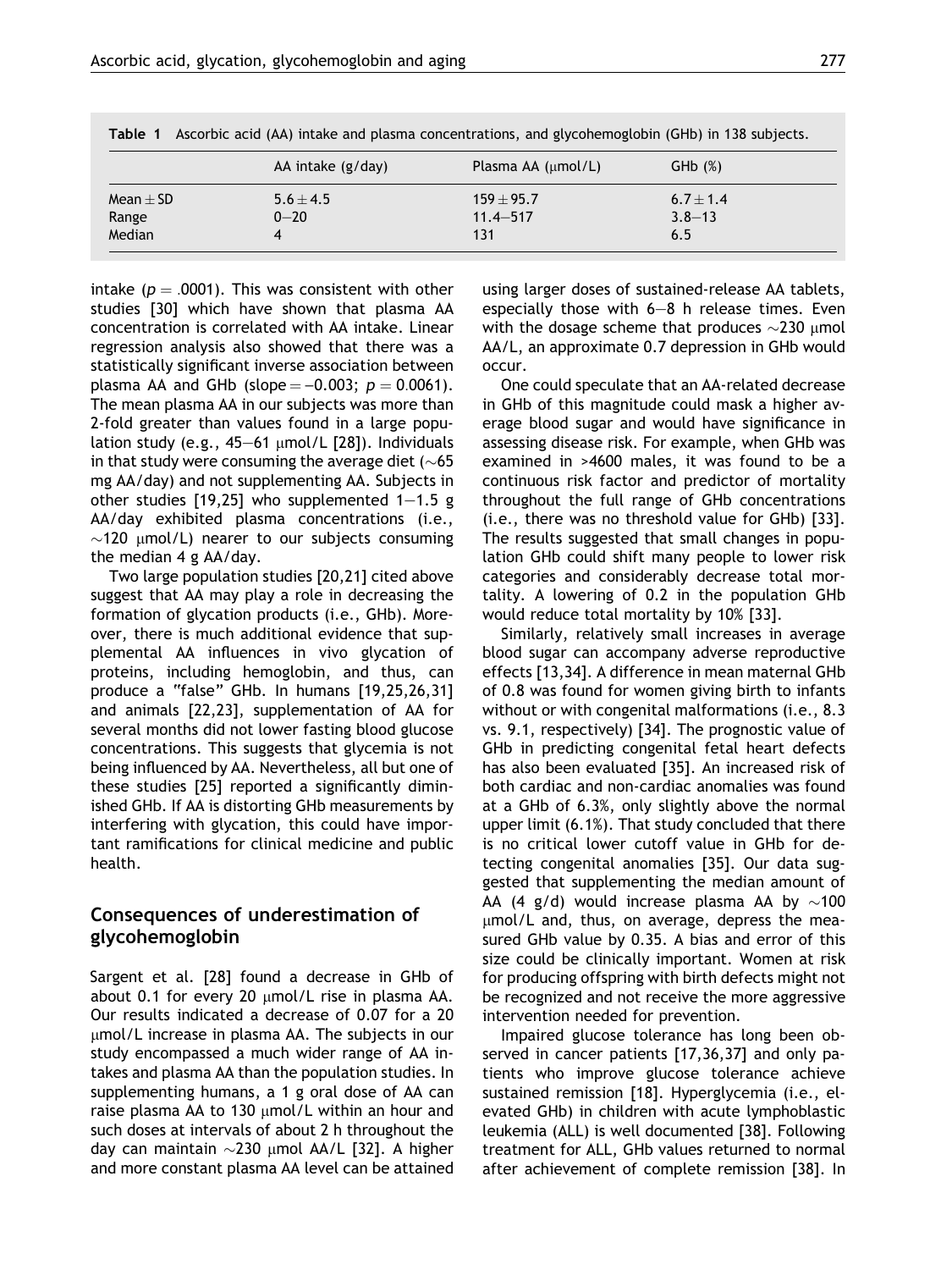murine models, susceptibility to an aggressive mammary tumor is significantly influenced by average blood sugar [16]. With GHb elevated only 15% (5.36 vs. 4.67), the 10-week mortality due to the tumor was 200% greater than mortality in normoglycemic animals. Moreover, in hypoglycemic animals with GHb 21% below controls (3.69 vs. 4.67), mortality was only 15% of controls. Thus, elevated GHb appears to be associated with susceptibility to, and presence of, active neoplastic disease. Whereas, caloric restriction (i.e., lower BG) is inversely associated with susceptibility to neoplasms [2,39]. Thus, if AA supplementation were obscuring the true average BG and leading to an underestimation of GHb, treatment of cancer and its outcome in patients could be impacted.

#### **Conclusions**

Our data suggest that the inverse relationship of GHb and plasma AA extends over a wider range of GHb, plasma AA and AA intake than reported previously. It also is consistent with the concept that AA is decreasing glycation and genuinely lowering GHb. This would mean that average blood sugar, as measured by GHb, may be underestimated in subjects consuming multi-gram doses of AA. Accurate knowledge of average blood sugar (i.e., a "true" unbiased GHb) is important in cancer, diabetes, prevention of birth defects, etc. Because AA supplementation is common, it seems prudent for primary care health providers to inquire regarding the AA intake of patients, especially diabetics, when using GHb for diagnosis or treatment monitoring.

Furthermore, a decrease in glycation has been suggested to slow aging. The mechanism by which caloric restriction may retard aging, in part, could be related to the diminished glycation of proteins that accompanies the lower blood sugar in calorie restricted animals and humans. Similarly, if AA can interfere with glycation, one might speculate that AA would have a delaying effect on aging. Recently an enzyme activator [40] that accelerates the pentose phosphate cycle was found to inhibit production of advanced glycation endproducts. Activation of the enzyme transketolase, enhances conversion of glyceraldehyde-3-phosphate and fructose-6 phosphate to pentose-5-phosphates and other sugars [40]. Glyceraldehyde-3-phosphate is reported to be a more potent glycation agent than glucose. For over 30 years it has been known that AA stimulates the pentose phosphate cycle, its rate being proportional to intracellular AA concentration [41]. Thus, elevated levels of AA could be functioning to

reduce amounts of highly reactive glucose metabolites, resulting in less glycation and aging.

Several other mechanisms can be hypothesized for AA in countering the changes of aging. Through its antioxidant properties, AA could oppose the processes involved in Denham Harman's free radical theory of aging [42]. In addition, we have postulated [43] that AA, along with lysine, can enhance the replacement and repair of damaged structural proteins, and further oppose age-related dysfunction.

#### Acknowledgements

This study was supported in part by Northwest Oncology Foundation and Applied Research Institute. We thank Pierce Chemical Company for the Glycotest Kits; Professor D.H. Read and S. Belcher at Seattle University for blood assays; and H. F. Krone for manuscript preparation. Glenn A. Warner, MD, of NW Oncology Clinic is gratefully acknowledged for overseeing the study subjects.

#### References

- [1] Cerami A, Vlassare H, Brownlee M, Glucose and aging. Sci Am 1987;256(5):90–6.
- [2] Ramamurthy B, Höök P, Jones AD, Larsson L. Changes in myosin structure and function in response to glycation. FASEB J 2001;15:2415–22.
- [3] Cheng R, Lin B, Ortwerth BJ. Rate of formation of AGEs during ascorbate glycation and during aging in human lens tissue. Biochim Biophys Acta 2002;1587(1):65–74.
- [4] Aronson D. Cross-linking of glycated collagen in the pathogenesis of arterial and myocardial stiffening of aging and diabetes. J Hypertens 2003;21(1):3–12.
- [5] Kikuchi S, Shinpo K, et al. Glycation a sweet tempter for neuronal death. Brain Res Brain Res Rev 2003;41(2-  $31.306 - 23$
- [6] Brownlee M. Advanced protein glycosylation in diabetes and aging. Annu Rev Med 1995;46:223–34.
- [7] Hodge JE. Chemistry of browning reactions in model systems. J Agr Food Chem 1953;1:928–35.
- [8] Kurata T, Fujimaki M, Sakurai T. Red pigment produced by the reaction of dehydro-L-ascorbic acid with *e*-amino acid. Agric Biol Chem 1973;37:1471–3.
- [9] Carr AC, Frei B. Toward a new recommended dietary allowance for vitamin C based on antioxidant and health effects in humans. Am J Clin Nutr 1999;69:1086–107.
- [10] Ely JTA. Unrecognized pandemic subclinical diabetes of the affluent nations: causes, cost and prevention. J Orthomol Med 1996;11:95–9.
- [11] Kritchevsky D. Diet in heart disease and cancer. Adv Exp Med Biol 1995;369:201–9.
- [12] Ely JTA. Hyperglycemia and major congenital anomalies. New Engl J Med 1981;305:833.
- [13] Schaefer-Graf UM, Buchanan TA, Xiang A, Songster G, Montoro M, Kjos SL. Patterns of congenital anomalies and relationship to initial maternal fasting glucose in pregnan-